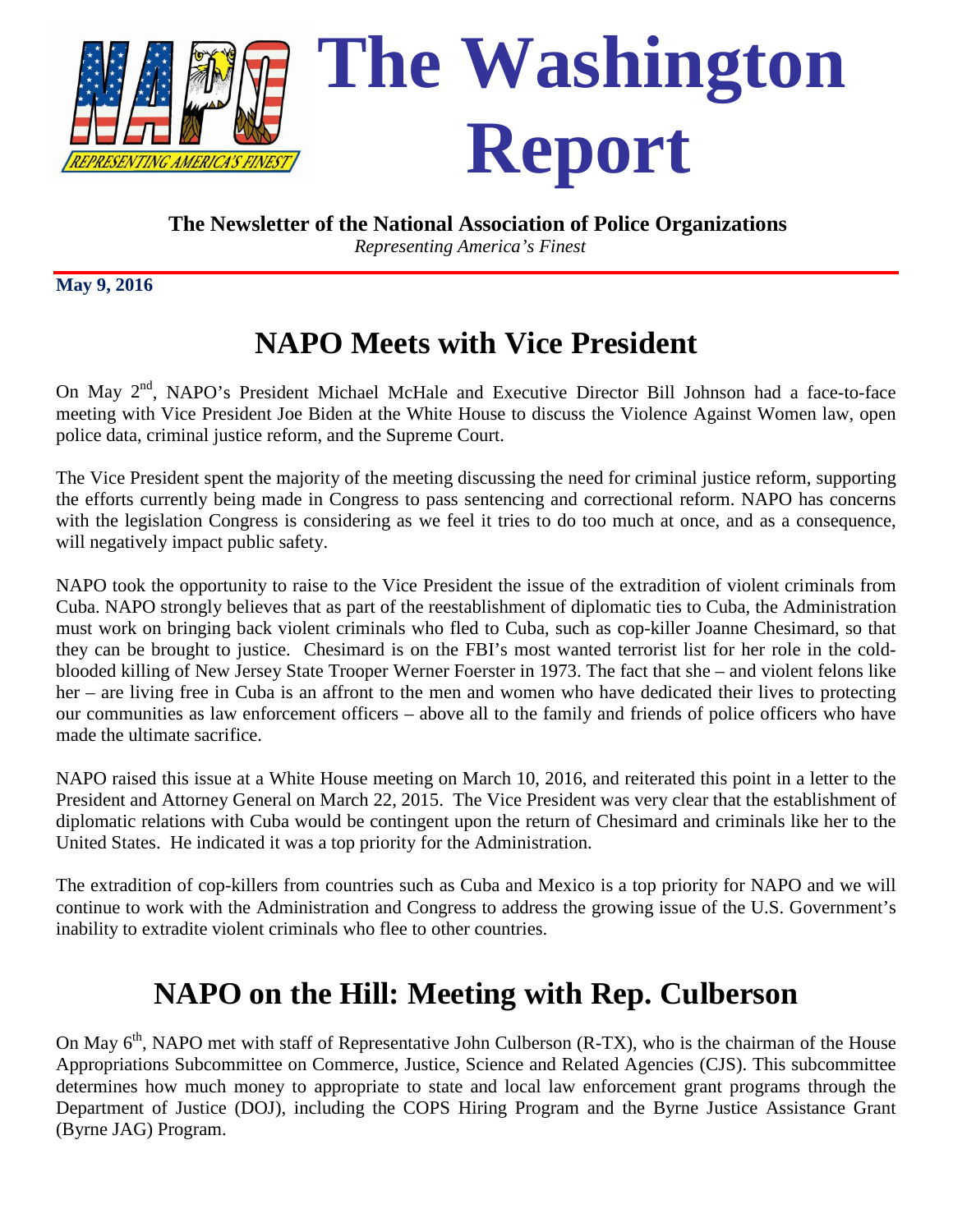NAPO met with Rep. Culberson's staff regarding our funding priorities for the fiscal 2017 CJS appropriations bill: the COPS Hiring Program, the Byrne JAG program, the Bulletproof Vest Partnership (BVP) Grant Program, and the Mentally Ill Offender Treatment and Crime Reduction Act (MIOTCRA). Rep. Culberson is hoping that the House will be able to move forward on approving fiscal 2017 appropriations measures soon and his priority is making sure that the CJS spending measure is one of the first to be considered. (*For more information about NAPO's funding priorities, please see our Legislative Priorities booklet for the 114th Congress*: [http://www.napo.org/files/8614/2652/0101/Legislative\\_Priorities\\_Booklet\\_-\\_114th\\_Congress\\_-](http://www.napo.org/files/8614/2652/0101/Legislative_Priorities_Booklet_-_114th_Congress_-_Website.pdf) [\\_Website.pdf\)](http://www.napo.org/files/8614/2652/0101/Legislative_Priorities_Booklet_-_114th_Congress_-_Website.pdf)

The Senate took the lead this year on the appropriations process due to a stalemate in the House regarding what the overall budget levels would be for fiscal 2017. On April  $21<sup>st</sup>$ , the Senate Appropriations Committee approved its version of the fiscal 2017 CJS appropriations bill, which funded NAPO's priority grant programs at similar levels to those in fiscal 2016. The Byrne J JAG Program is authorized at \$384 million, the COPS Hiring Program at \$187 million, the BVP Grant Program at \$22.5 million, and the MIOTCRA at \$11 million.

The Senate version of the spending bill also included a provision in the section appropriating funding to the Public Safety Officers' Benefits (PSOB) Program that encourages the Program to have transparency and greater efficiency in the claims review process to "reduce the burden on injured officers or surviving families". It also calls for the PSOB office to report to the Committee 90 days after the enactment of the appropriations bill regarding the steps it will take to increase transparency and efficiency.

NAPO urged Rep. Culberson's staff to also include this language in the House version. As part of the PSOB stakeholder advisory committee, NAPO has urged the PSOB leadership to increase transparency and efficiency in determining claims and we have shared our concerns about the program with members of Congress. While this language is non-binding, should it pass in to law, it will put the PSOB Program on notice that Congress is watching and is not content with how the program is currently being run.

While having our priority grant programs funded at their authorized level is a main concern for NAPO, we understand that there are currently fiscal constraints standing in the way of fully funding these important programs. We let Rep. Culberson's staff know that we want the grant programs funded at least at the level they were in fiscal 2016. Funding for state and local law enforcement grant programs is at a low and it is unacceptable for them to get cut any further. To do so would put officers' lives at stake and have grave consequences on law enforcement's efforts to keep our communities safe.

NAPO will continue to work with House and Senate appropriators to ensure our priority programs are supported and get adequately funded. We will keep our members up to date as Congress moves through the appropriations process. If you have any questions, please contact Andy Edmiston at [aedmiston@napo.org.](mailto:aedmiston@napo.org)

## **NAPO in the News**

On May 1<sup>st</sup>, NAPO's Executive Director Bill Johnson was quoted in a *Wall Street Journal* article, "Police Shooting Convictions Rise: Guilty verdict for volunteer sheriff's deputy is latest conviction in on-duty shootings, a departure from past years". The article focused on the recent conviction of volunteer deputy sheriff Robert Bates, who unintentionally shot and killed a man who deputies were trying to subdue, mistaking his gun for his stun gun. The article used this case as one example of several convictions in state courts of officers involved in on-duty shootings, noting that the conviction rate in 2016 is higher than it has been in the past several years.

In the article, Johnson "said 'anti-police' sentiment is driving prosecutors to charge more officers, but added he doesn't believe the outcome of cases has been affected.